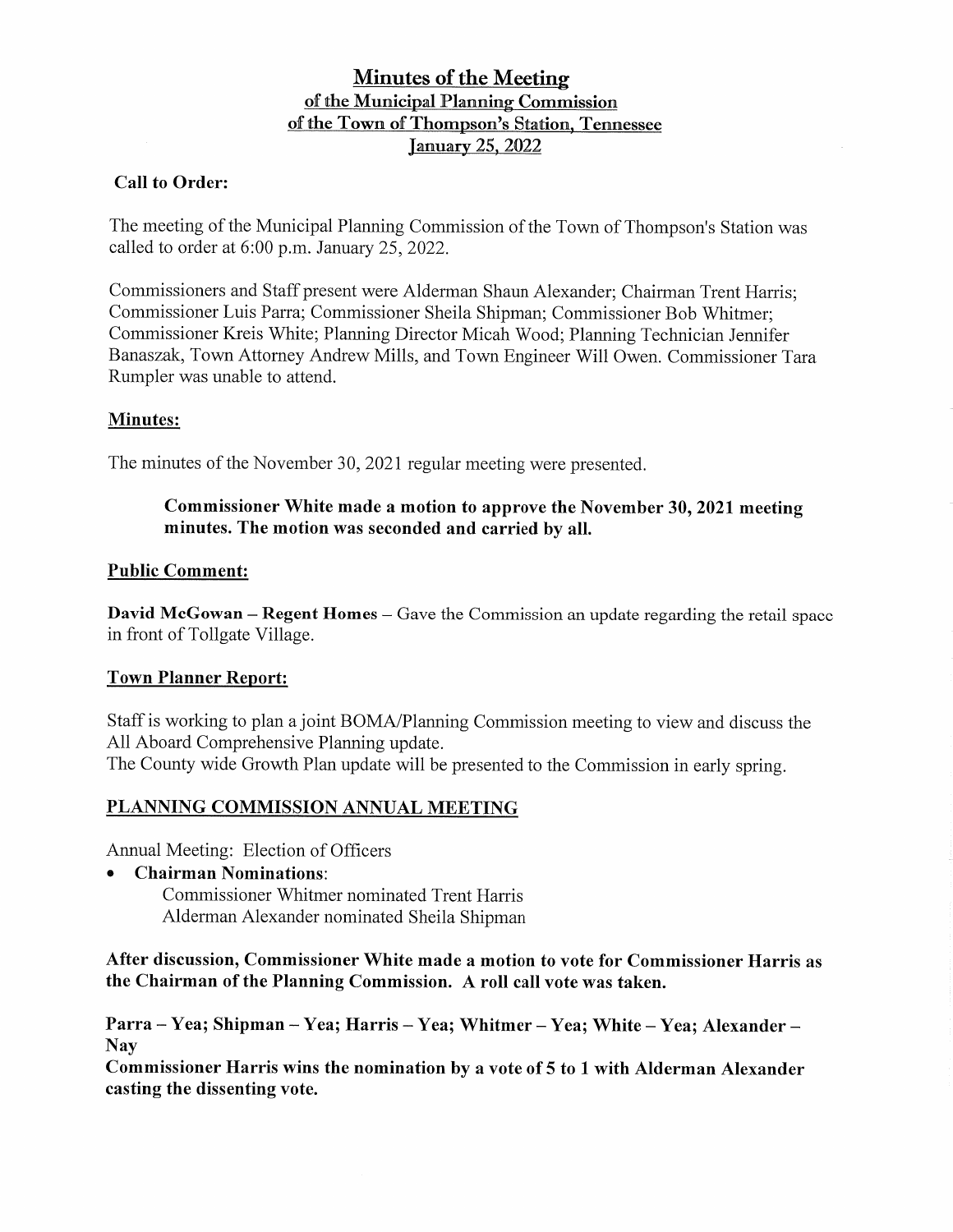Municipal Planning Commission - Minutes of the Meeting January 25, 2022

#### Page 2

#### • **Vice-Chairman Nominations:**

Commissioner Parra nominated Commissioner Shipman Chairman Harris nominated Commissioner Whitmer

**After discussion, Commissioner Parra made a motion to vote for Commissioner Shipman as Vice -Chairman of the Planning Commission. A roll call vote was taken.** 

**Parra** - **Yea; Shipman** - **Yea; Harris** - **Nay; Whitmer Yea; White** - **Yea; Alexander** - **Yea Commissioner Shipman wins the nomination by a vote of 5 to 1 with Chairman Harris casting the dissenting vote.** 

### **AGENDA ITEMS:**

### **1. Tollgate Village Subdivision Preliminary Plat** - **Section 2B for the creation of 29 lots and 4 open space lots in the mixed-use Town Center of Tollgate, located along Tollgate Boulevard.**

Mr. Wood reviewed his staff report and recommended approval of the preliminary plat with the following contingencies:

- 1. The applicant shall ensure that all open space lots are provided lot numbers on the plat.
- 2. The applicant shall set a pre-application meeting with Town Staff prior to the submittal of the constructions plans for this development.
- 3. Prior to the approval of construction plans, the developer shall enter into a development agreement for the project.
- 4. Prior to the approval of construction plans, the developer shall obtain any necessary permits through the Tennessee Department of Environment and Conservation.
- 5. Prior to the approval of construction plans, all applicable codes and regulations shall be addressed to the satisfaction of the Town Engineer.
- 6. Any signage proposed for the subdivision shall comply requirements set forth within the Land Development Ordinance.
- 7. Streetlights shall be incorporated in accordance with the Land Development Ordinance and shall be documented on the construction drawings.
- 8. All recommendations within the traffic study shall be completed.

Troy Gardner with Ragan Smith (architect for the applicant) and David McGowan with Regent Homes (applicant) came forward to answer any questions that the Commission may have.

**After discussion, Commissioner Parra made a motion to approve the Preliminary Plat in Section 2B of Tollgate Village for the creation of 29 lots and 4 open space lots in the mixeduse Town Center located along Tollgate Boulevard. The motion was seconded and carried by all.**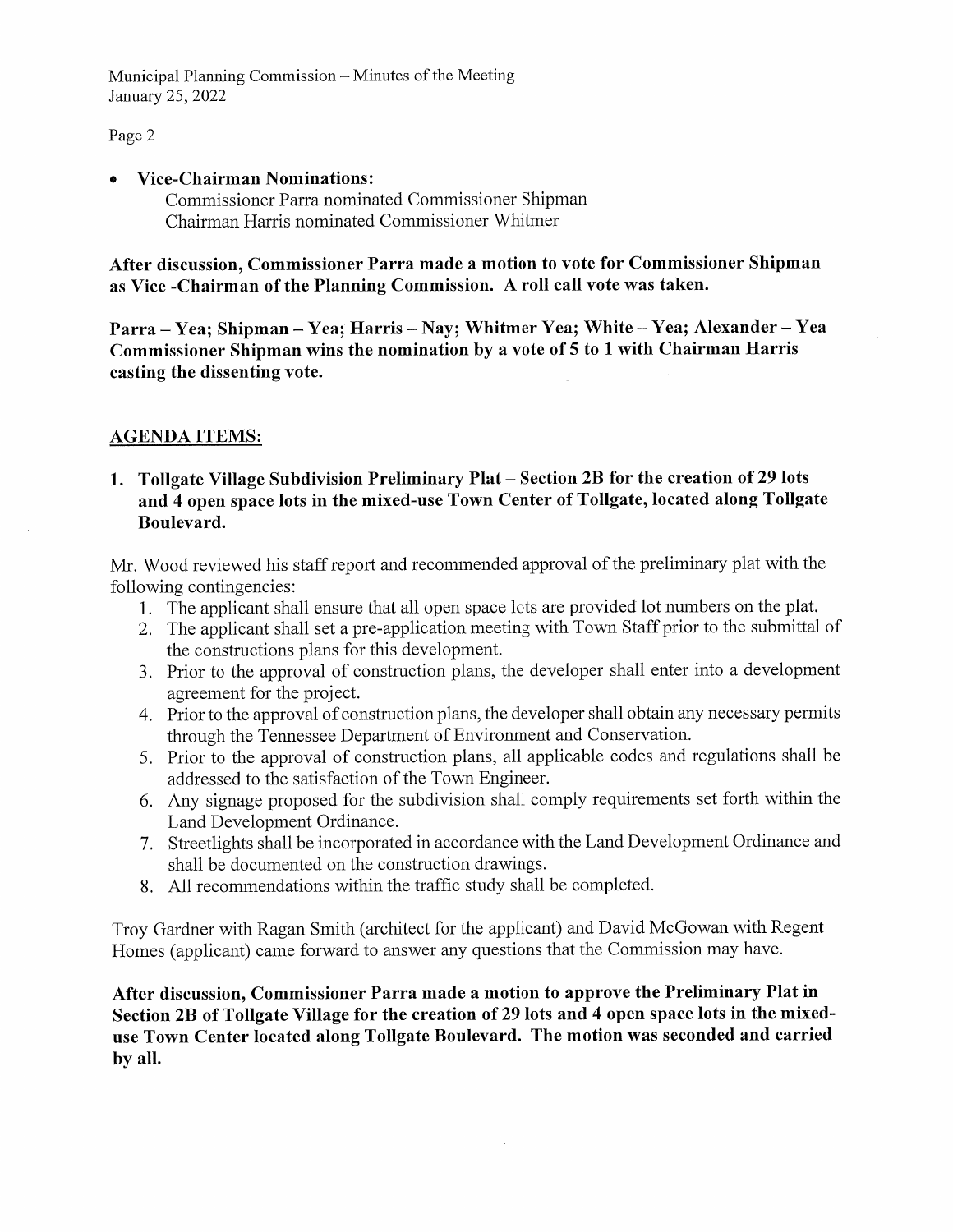Municipal Planning Commission  $-$  Minutes of the Meeting January 25, 2022

Page 3

### **2. Consideration of Ordinance 2022-01 and 2022-02, a sector plan amendment and rezoning of land at 4339 Columbia Pike from the G 1 controlled Growth to G2 Intended Growth Sector and T2 to D2 Zoning.**

Mr. Wood reviewed his Staff report and recommended a favorable recommendation onto the Board of Mayor and Aldermen for the Sector Plan Amendment Ordinance and the Rezoning Ordinance.

Mr. Jimmy Franks (applicant), Mr. Huntly Gordon (attorney for the applicant) and Mr. Brett Smith, Ragan Smith ( architect for the applicant) came forward to answer any questions that the Commission may have.

**After discussion, Commissioner White made a motion to make an unfavorable recommendation to the Board of Mayor and Alderman for the rezoning and sector plan with the right to bring it back when the new Comprehensive Plan is established. The motion was seconded and carried by a vote of 5 to 1 with Commissioner Whitmer casting the dissenting vote.** 

**3. Consideration of Ordinance 2022-005, rezoning of land for an emergency services station located at unnumbered Thompson's Station Road (Map 130 Parcel 34.03) from T2 to T3 zoning.** 

Mr. Wood reviewed his staff report and recommended a favorable recommendation on to the Board of Mayor and Alderman for this rezoning ordinance.

Mr. Todd Warton with the Williamson County Emergency Services office came forward to answer any questions from the Commission.

**After discussion, Commissioner Whitmer made a motion to approve Item 3, a consideration of Ordinance 2022-005, rezoning of land for an emergency services station located at unnumbered Thompson's Station Road from T2 to T3 zoning. The motion was seconded and carried by all present.** 

# **BOND ACTIONS/REPORT**

- **4. Bond Actions Agenda:** 
	- **a. Tollgate Phase 1 (Regent Homes) Sewer Performance Bond release**
	- **b. Tollgate Phase 1 (Regent Homes) RDEC Performance Bond release**

**After discussion, Commissioner White made a motion to approve the release of both the sewer performance bond and the RDEC performance bond for Tollgate Phase 1 (Regent Homes). The motion was seconded and carried by all present.**